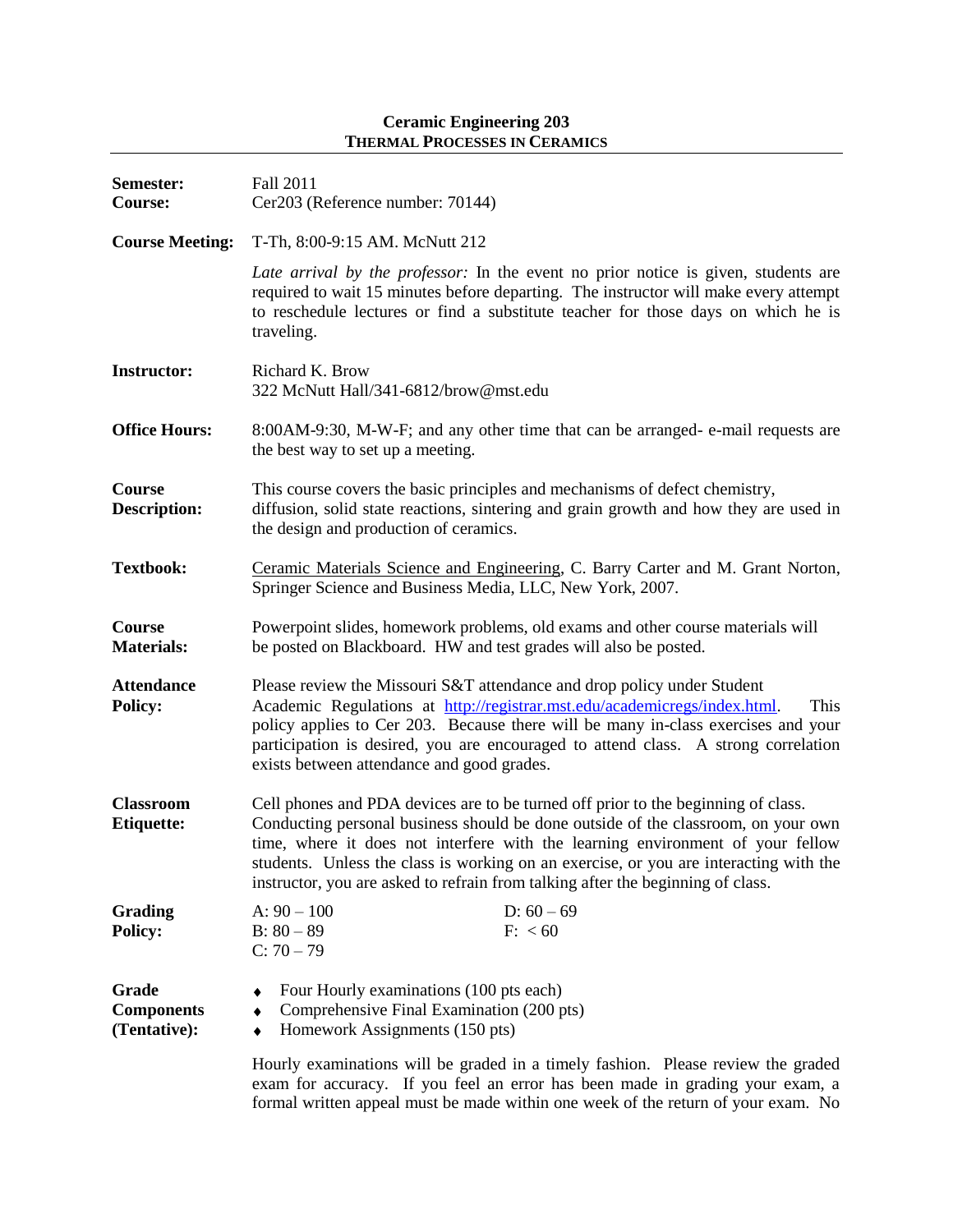appeals will be considered after this time. Your examination must be attached to the appeal letter.

Homework assignments must be handed at the beginning of the class period on the date due. For each day late, 25% of the value of the assignment will be deducted from the assignment grade. No homework assignments will be accepted if submitted more than two school days after the due date.

If you have any questions about the status of your grade throughout the semester, please contact the instructor.

## **Course Outcomes**

·

- (a) Ability to understand and apply defect chemistry principles in ceramic materials within a broad temperature range
- (b) Ability to apply the principles of diffusion on mass and electrical transport of ceramics
- (c) Ability to apply kinetic analysis and modeling to solid state reactions in ceramics
- (d) Ability to understand the relationship between thermal processes and sintering/grain growth in ceramics
- (e) Ability to integrate the defects in solids fundamentals of defects chemistry, diffusion and sintering
- (f) Ability to apply the basic principles and mechanisms of defect chemistry, diffusion, solid state reaction, sintering and grain growth in the design and production of ceramics

### **Academic Alert System**: [\(http://academicalert.mst.edu\)](http://academicalert.mst.edu/)

I will utilize the online Academic Alert System. The purpose of the Academic Alert System is to improve the overall academic success of students by improving communication among students, instructors and advisors; reducing the time required for students to be informed of their academic status; and informing students of actions necessary by them in order to meet the academic requirements in their courses.

#### **Academic Dishonesty**: [\(http://registrar.mst.edu/academicregs/index.html\)](http://registrar.mst.edu/academicregs/index.html)

Page 30 of the Student Academic Regulations handbook describes the student standard of conduct relative to the System's Collected Rules and Regulations section 200.010, and offers descriptions of academic dishonesty including cheating, plagiarism or sabotage.

#### **Classroom Egress Maps**: [\(http://registrar.mst.edu/links/egress.html\)](http://registrar.mst.edu/links/egress.html)

This link shows the location of the classroom emergency exits. Please familiarize yourself with them. For 212 McNutt, please turn right after exiting the classroom and leave the building through the doors straight ahead.

#### **Disability Support Services**: [\(http://dss.mst.edu](http://dss.mst.edu/) )

If you have a documented disability and anticipate needing accommodations in this course, you are strongly encouraged to meet with me early in the semester. You will need to request that the Disability Services staff send a letter to me verifying your disability and specifying the accommodation you will need before I can arrange your accommodation.

If you have any questions about the information listed above, please contact the Office of Undergraduate Studies at 573-341-7276.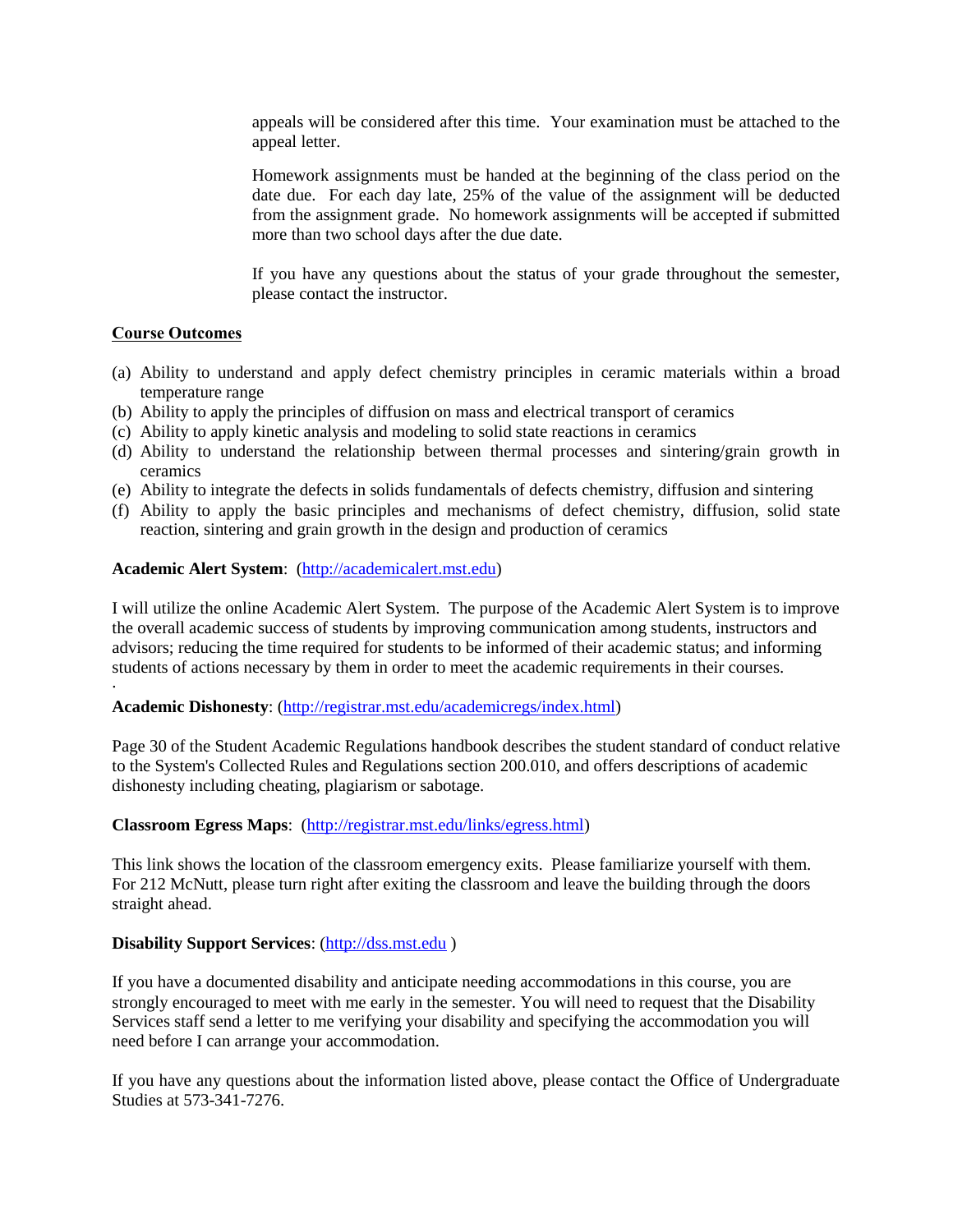# **Tentative Lecture Schedule – CER 203, Electrical Properties of Ceramics, Fall 2011**

| # Lectures     | <u>Topic</u>                                                                                                                                                                                                                                                                                                                                                                                                                                                                                                                                     |
|----------------|--------------------------------------------------------------------------------------------------------------------------------------------------------------------------------------------------------------------------------------------------------------------------------------------------------------------------------------------------------------------------------------------------------------------------------------------------------------------------------------------------------------------------------------------------|
| $\overline{c}$ | <b>Introduction</b>                                                                                                                                                                                                                                                                                                                                                                                                                                                                                                                              |
|                | <b>Traditional and Advanced Ceramics</b><br>Structure: crystalline and amorphous; polycrystalline<br>Composition-microstructure-property relationships<br>Main ceramic fabrication methods                                                                                                                                                                                                                                                                                                                                                       |
|                | Ceramic microstructures<br>Applications of ceramics                                                                                                                                                                                                                                                                                                                                                                                                                                                                                              |
| 8              | <b>Defects in Solids</b>                                                                                                                                                                                                                                                                                                                                                                                                                                                                                                                         |
|                | Point defects<br>Intrinsic/extrinsic; concentration of defects; Kroger-Vink notation; solute<br>incorporation, electrons and holes; oxidation/reduction; non-stoichiometry<br>Electronic vs. ionic compensation<br>Point defects in $ZrO2$<br>Oxygen sensors<br>Line and planar defects                                                                                                                                                                                                                                                          |
| 1              | <b>First Hourly Examination</b>                                                                                                                                                                                                                                                                                                                                                                                                                                                                                                                  |
| 7              | <b>Diffusion: Mass and Electrical Transport</b>                                                                                                                                                                                                                                                                                                                                                                                                                                                                                                  |
|                | The Arrhenius equation and its manipulation<br>Diffusion as a thermally activated process<br>The concept of a rate controlling process<br>Mechanisms of diffusion<br>Types of diffusion coefficients<br>Diffusion in cubic stabilized $ZrO2$<br>Electrical conductivity<br>Mobility and diffusivity; Nernst-Einstein equation; ionic and electronic conductivity<br>The electrochemical potential<br>Nernst equation and ionic conductors; oxygen sensors based on $ZrO_2$ ; ambipolar<br>diffusion; diffusional creep as an ambipolar diffusion |
| 1              | <b>Second Hourly Examination</b>                                                                                                                                                                                                                                                                                                                                                                                                                                                                                                                 |
| 5              | <b>Solid State Reactions</b>                                                                                                                                                                                                                                                                                                                                                                                                                                                                                                                     |
|                | Kinetics of heterogeneous reactions<br>Reaction rate; equilibrium constant; decomposition of $MgCO3$<br>Interdiffusion between solids<br>Rate of product formation; Kirkendall effect<br>Reactant transport in particulate systems<br>Reaction between powder particles; Jander equation and Carter equation<br>Application to powder processing and ceramic fabrication                                                                                                                                                                         |
| 1              | <b>Third Hourly Examination</b>                                                                                                                                                                                                                                                                                                                                                                                                                                                                                                                  |
| 8              | <b>Sintering and Grain Growth</b>                                                                                                                                                                                                                                                                                                                                                                                                                                                                                                                |
|                | Overview of changes occurring during sintering                                                                                                                                                                                                                                                                                                                                                                                                                                                                                                   |